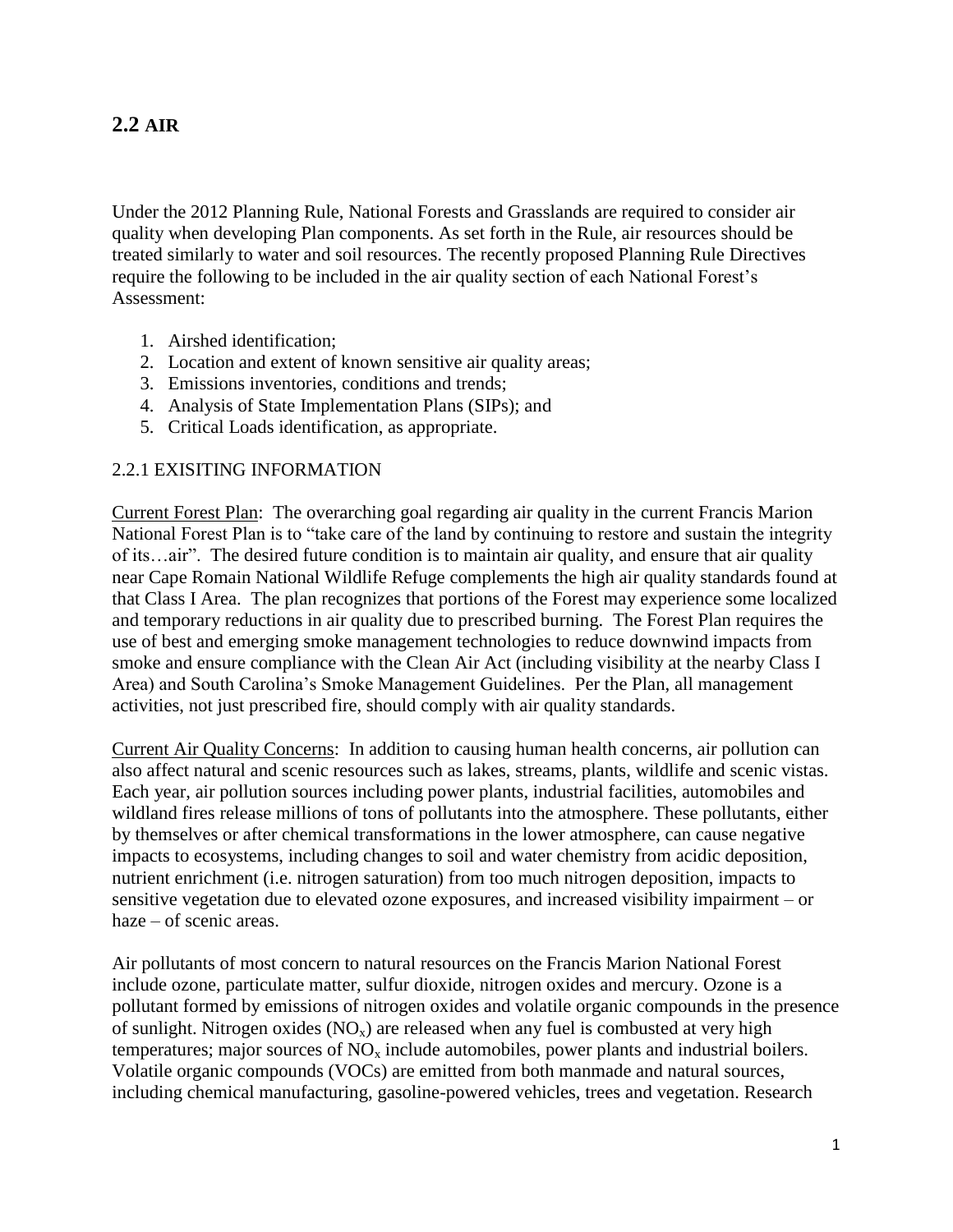has shown that in the southern US there is an overabundance of naturally-occurring VOCs, and thus ozone formation is " $NO<sub>x</sub>$ -limited." This means that the concentration of ambient ozone is primarily dependent on the amount of nitrogen oxide emitted into the air. When ozone is formed, it causes human health concerns as well as negative impacts to vegetation. Specifically, elevated ozone concentrations can reduce the health and vigor of sensitive vegetation and reduce plant growth. The US Environmental Protection Agency (EPA), as directed by Congress, has set a national ambient air quality standard (NAAQS) of 0.075 parts per million (ppm) to protect both human health and the environment.

Particulate matter is a mixture of extremely small particles made up of soil, dust, organic chemicals, metals, and sulfate and nitrate acids. The size of the particles is directly linked to health effects, with smaller particles causing the worst impacts to human health. Additionally, particulate matter is the main cause of visibility impairment. These tiny particles absorb and reflect light which diminishes spectacular views in National Forests. Regional haze usually covers large geographical areas, and many local and regional sources of pollution contribute to the degraded visibility conditions. EPA has set NAAQS for ultra-small (less than 2.5 microns in diameter) particulate matter on both a short-term (24-hour) and annual basis to protect human health and visibility. The 24-hour fine particulate matter  $(PM_{2.5})$  NAAQS to protect both humans and the environment is currently set at  $35 \mu g/m^3$ , while the annual PM<sub>2.5</sub> NAAQS for human health is 12  $\mu$ g/m<sup>3</sup>.

Sulfur and nitrogen deposition can cause stream acidification and leaching of important soil nutrients needed for healthy terrestrial and aquatic biota. Nitrogen deposition can also cause eutrophication or nutrient enrichment that negatively impacts water quality, aquatic biota, and may increase invasive plant growth. Sulfur comes primarily from the combustion of coal at electrical generating units. Nitrogen compounds are derived from both the combustion of fuel at very high temperatures (such as in power plants, industrial boilers, and automobiles) as well as from various agricultural processes. Although EPA has considered setting a multi-pollutant NAAQS to address deposition-related affects, they have decided there currently is not enough scientific information to set one standard that would adequately protect the diverse ecosystems across the country.

Mercury is another important environmental contaminant that reaches the forest primarily through atmospheric deposition. The primary source of anthropogenic (manmade) mercury is the combustion of coal. Mercury is fairly stable and accumulates in the environment until conditions are right for dispersal. This can occur by wildland fires ejecting the mercury back into the atmosphere, or when associated with wetlands it can be converted via sulfate reduction to its most toxic form, methyl mercury (MeHg). The MeHg is ingested by aquatic organisms and bioaccumulates as it is transported through the food web, and can affect humans when too many fish are consumed in one week. Unhealthy levels of MeHg have led to fish consumption advisories in almost every state. Methyl mercury has also been found in numerous species of wildlife. EPA regulates the amount of mercury that is emitted into the air from many different sources, including power plants, municipal waste combustors and medical waste incinerators. Additionally, each state is required by EPA to develop a list of water bodies that don't meet water quality standards – including those impaired by mercury, if applicable – and establish a total maximum daily loads (TMDLs) for these waters.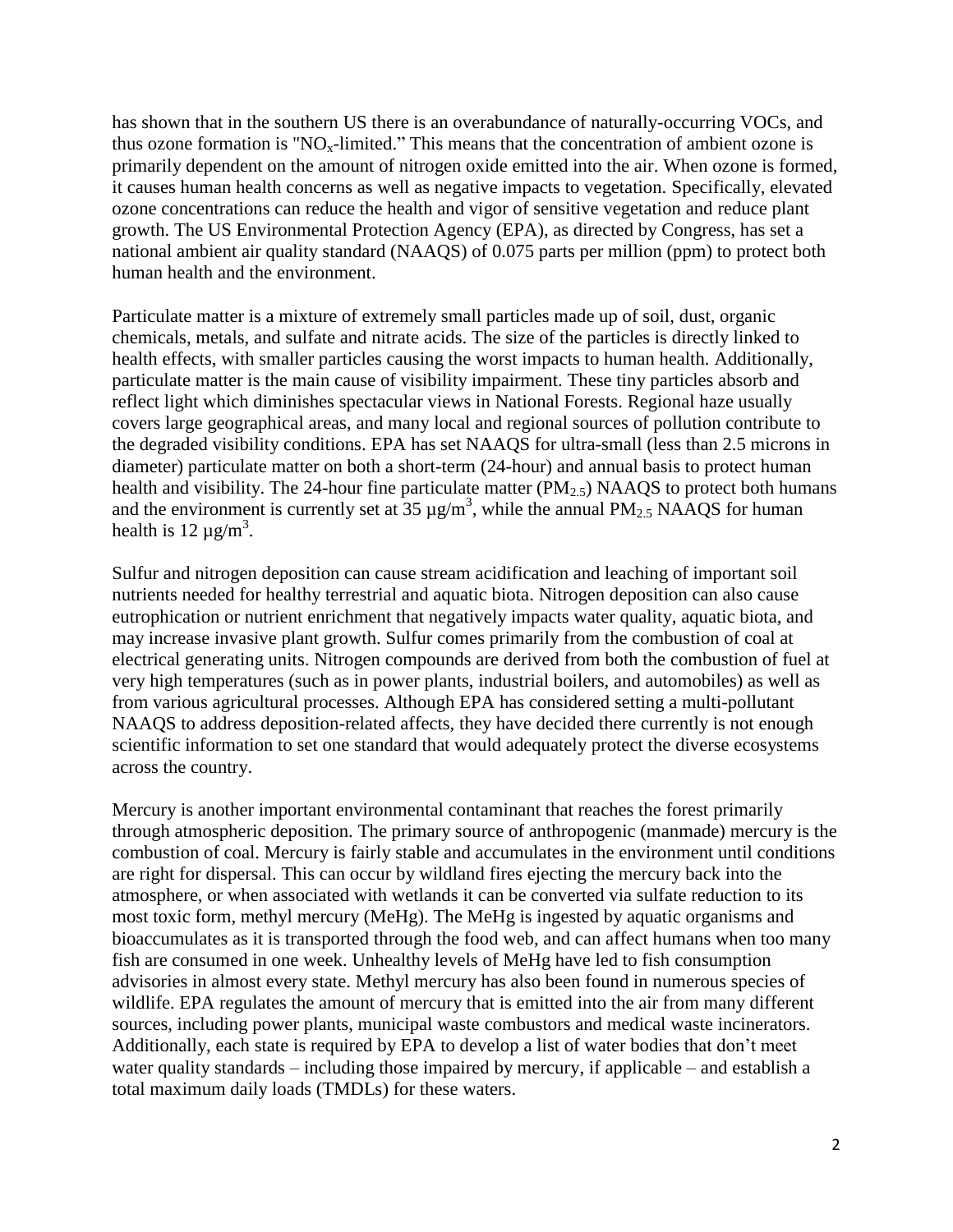Air pollution can come from local sources – such as activities within the National Forests – or may be transported from distant sources hundreds of miles upwind by weather patterns. Therefore, it is important to identify the airshed around an area of interest, such as the Francis Marion National Forest. An airshed is defined as a geographic area that, due to topography, meteorology and/or climate, is frequently affected by the same air mass. For the purposes of this assessment, the airshed for the Francis Marion National Forest is defined as the counties that fall within a 124-mile radius around the Forest. Figure 2.2.1.1 shows the counties (shaded) located within 124 miles of the Forest as well as known sensitive air quality areas. These sensitive areas include the location of Class I and Nonattainment areas within the designated airshed. As shown, the only Class I area is Cape Romain National Wildlife Refuge (NWR), located just east of the Francis Marion National Forest. There is one nonattainment area partially located within the airshed, the Charlotte-Rock Hill Nonattainment Area for ozone. There are no other nonattainment or maintenance areas within the airshed.



Figure 2.2.1: Map of Francis Marion National Forest airshed (shaded) and known sensitive air quality areas.

## 2.2.2 CURRENT CONDITION AND TRENDS

To assess current air quality conditions and trends on the Francis Marion National Forest, there are four categories of data to examine. The first category involves inventories of emissions from air pollution sources both on and off the Forest. The second category includes measured ambient concentrations of air pollution, especially ozone and fine particulate matter. The third category of data is measured deposition of sulfates, total nitrogen and mercury. Finally, the last category of data includes any site-specific monitoring of air quality impacts (e.g., ozone surveys) that has occurred on the Forest.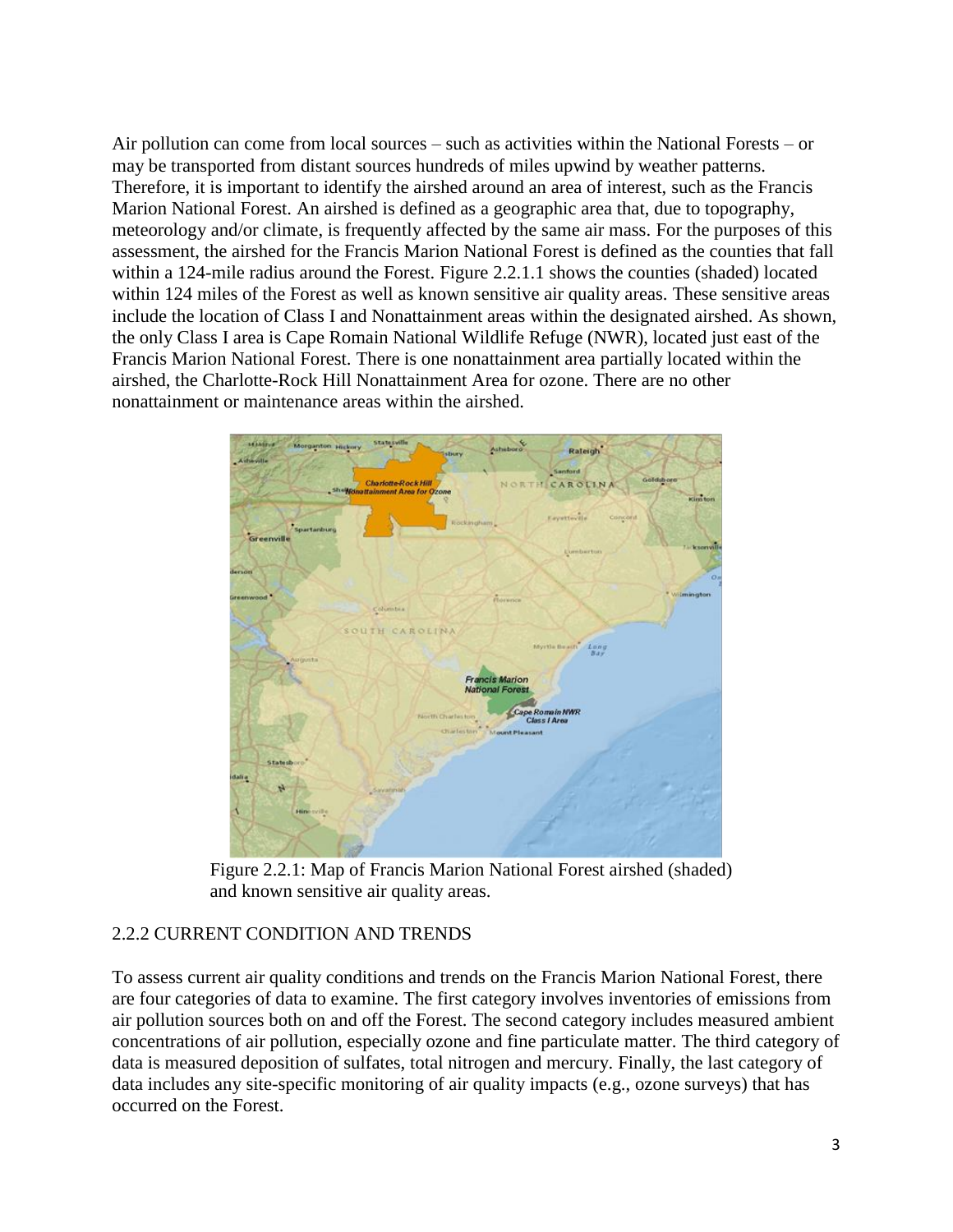### 2.2.2.1 Air Pollution Emissions Trends

The National Emissions Inventory (NEI) [\(http://www.epa.gov/ttn/chief/eiinformation.html\)](http://www.epa.gov/ttn/chief/eiinformation.html) was used to assess the historic trends of air pollution emissions near the Francis Marion National Forest. Local, state and tribal air regulatory agencies are required by the EPA to periodically inventory the amount of emissions within their respective jurisdictions. These inventories form the basis for air pollution trends analysis, air quality modeling efforts and regulatory impact assessments. At this time, the NEI website has inventory data for the years 2002, 2005 and 2008 available for download. County emissions estimates for the 59 counties that fall within 124 miles of the Francis Marion National Forest were downloaded and compiled for each of three years.

The pollutants that are of most concern to resources on the National Forests are those that have the potential to cause the negative impacts that have been outlined in Section 2.2.1, above. Of those, the NEI inventories emissions of sulfur dioxide  $(SO_2)$ , nitrogen oxides  $(NO_x)$ , and particulate matter (PM). The table below shows the total emissions within the airshed for each of these pollutants for 2002, 2005 and 2008.

|                                                                     | <i>Emissions (tons/year)</i> | Percent $(\% )$<br>Change in |         |                                     |  |
|---------------------------------------------------------------------|------------------------------|------------------------------|---------|-------------------------------------|--|
| Pollutant                                                           | 2002                         | 2005                         | 2008    | <b>Emissions</b><br>$(2002 - 2008)$ |  |
| Sulfur Dioxide $(SO2)$                                              | 382,580                      | 380,422                      | 260,698 | $-31.8%$                            |  |
| Nitrogen Oxides<br>(NO <sub>x</sub> )                               | 425,217                      | 386,348                      | 350,047 | $-17.7%$                            |  |
| <b>Particulate Matter</b><br>$<$ 10 µm in diameter<br>$(PM_{10})$   | 347,000                      | 352,730                      | 329,259 | $-5.1\%$                            |  |
| <b>Particulate Matter</b><br>$<$ 2.5 µm in diameter<br>$(PM_{2.5})$ | 103,769                      | 112,506                      | 114,651 | $+10.5%$                            |  |

Table 2.2.2.1: Emission of sulfur dioxide, nitrogen oxides and particulate matter within the airshed for the years 2002, 2005, and 2008.

The reductions identified above mirror national trends as outlined in "Our Nation's Air: Status and Trends through 2010" [\(http://www.epa.gov/airtrends/2011/report/fullreport.pdf\)](http://www.epa.gov/airtrends/2011/report/fullreport.pdf). Since 1990, annual emissions of  $SO_2$  have declined by more than 60 percent, while emissions of  $NO_x$  have fallen by more than 40 percent in the United States. These reductions have taken place despite increases in population, energy consumption and the number of miles driven. Figure 2.2.2.1 shows these trends. Trends on mercury emissions, another pollutant of concern, have been difficult to evaluate due to the lack of appropriate emission factors, lack of speciated data, and lack of acceptable tests for mercury-emitting sources (SC Mercury Assessment and Reduction Initiative, 2010).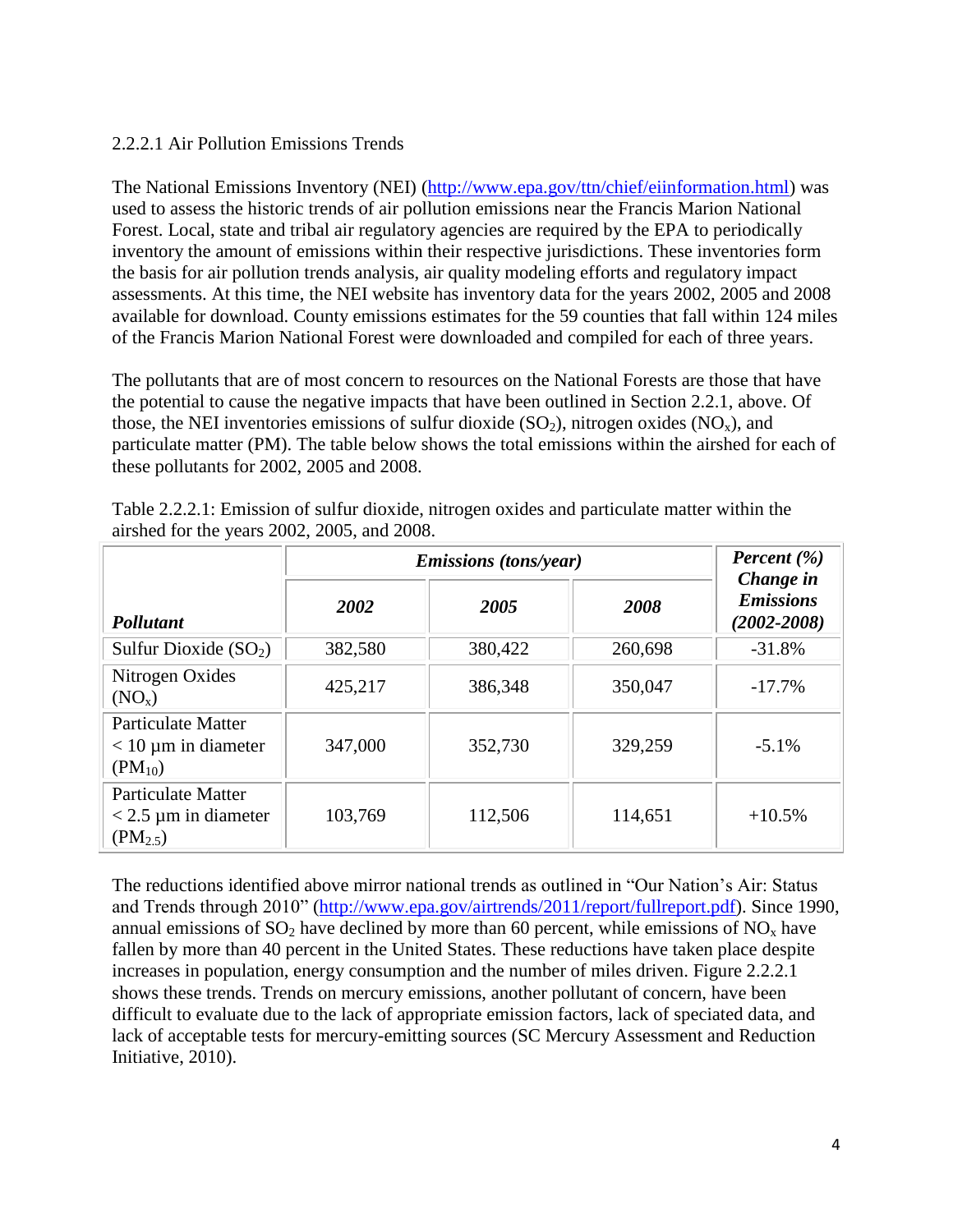Emission reductions over the past decade have been achieved as a result of new regulations, voluntary measures taken by industry, and the development of public-private partnerships. It is expected that air quality will continue to improve as recently adopted regulations are fully implemented, and as a result, it is anticipated that emissions of air pollution released within 124 miles of the Francis Marion National Forest will continue to decline.



Figure 2.2.2.1: Comparison of growth measures and emissions, 1990-2010 (taken from [http://www.epa.gov/airtrends/2011/report/fullreport.pdf\)](http://www.epa.gov/airtrends/2011/report/fullreport.pdf).

In addition to emissions of sources near the Forest, emissions from Forest activities, specifically prescribed fire, were calculated. Figure 2.2.2.1 shows the trends in fine particulate matter emissions from prescribed fires on the Francis Marion National Forest from 2006 through 2011.



Figure 2.2.2.1: Emissions of fine particulate matter from prescribed fires on the Francis Marion National Forest, 2006 through 2011.

### 2.2.2.2 Ambient Air Quality Trends

Ambient concentrations of air pollutants, including ozone and fine particulate matter, are measured by the South Carolina Department of Health and Environmental Control (SC DHEC)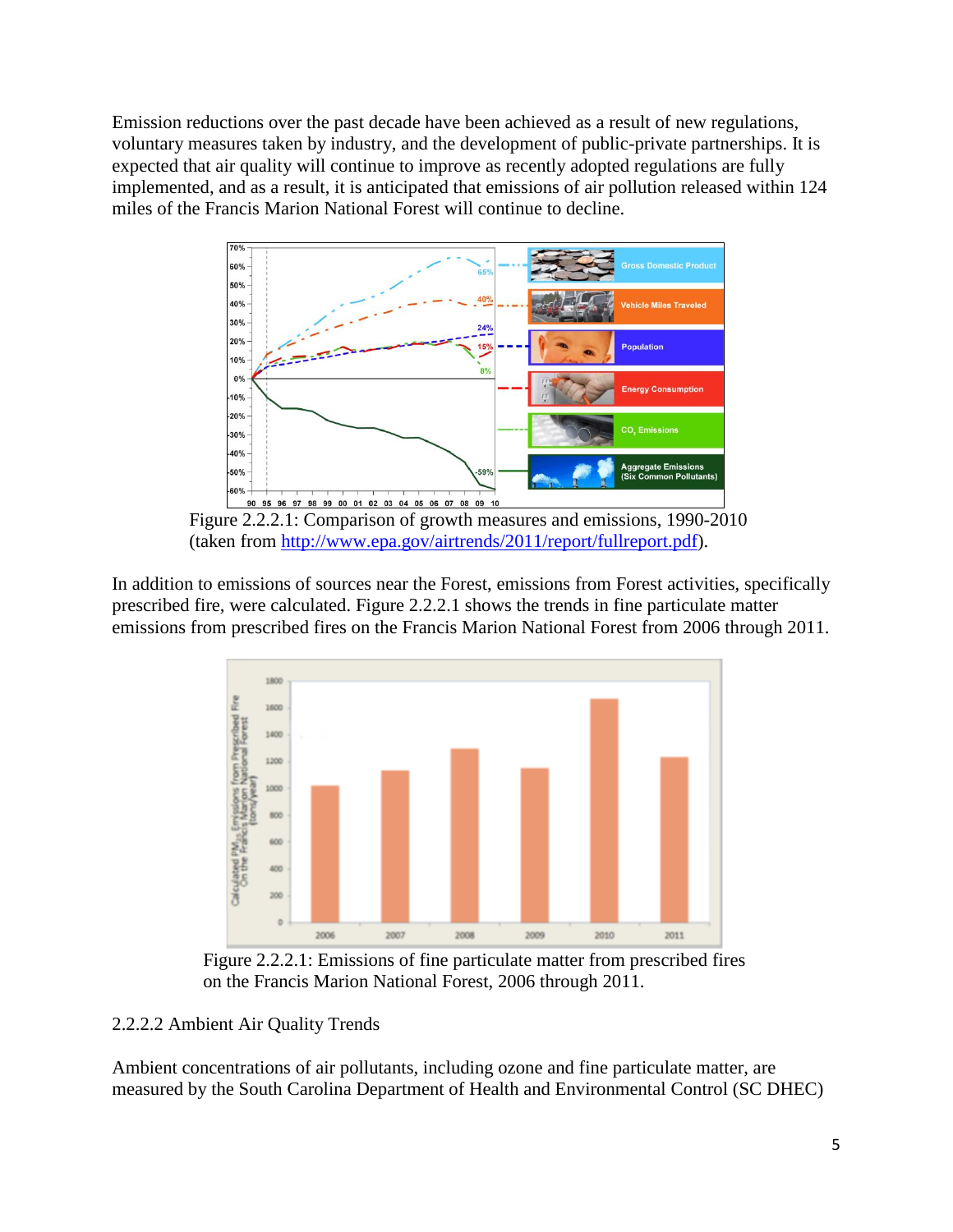at locations near the Forest. The map shown in Figure 2.2.2.2.1 displays the location of the monitoring sites used in this assessment. This includes ground-level ozone concentrations at two locations and fine particulate matter monitoring at two locations near the Forest. The measurements are compared to the appropriate NAAQS to assess whether air quality is healthy or not.



Figure 2.2.2.2.1: Location of ozone and fine particulate matter monitoring sites used in this assessment of air quality.

Figure 2.2.2.2.2 shows the ozone concentrations at two monitoring sites close to the National Forest. The measured concentrations (blue open circles) for the years 2004-2012 are compared to ozone NAAQS (red line), and results are also given on the statistical trends. Ozone monitors near the Francis Marion National Forest have not exceeded the current ozone standard since 2005. Ozone levels appear to be fairly level, with no statistically significant trend either upward or downward. EPA is required to reassess the standards every five years based on most recent scientific research, and as a result more stringent standards may be proposed sometime in the future.



Figure 2.2.2.2.2: Statistical trend in ozone near the Francis Marion National Forest. The blue open circles are the 3-year average of the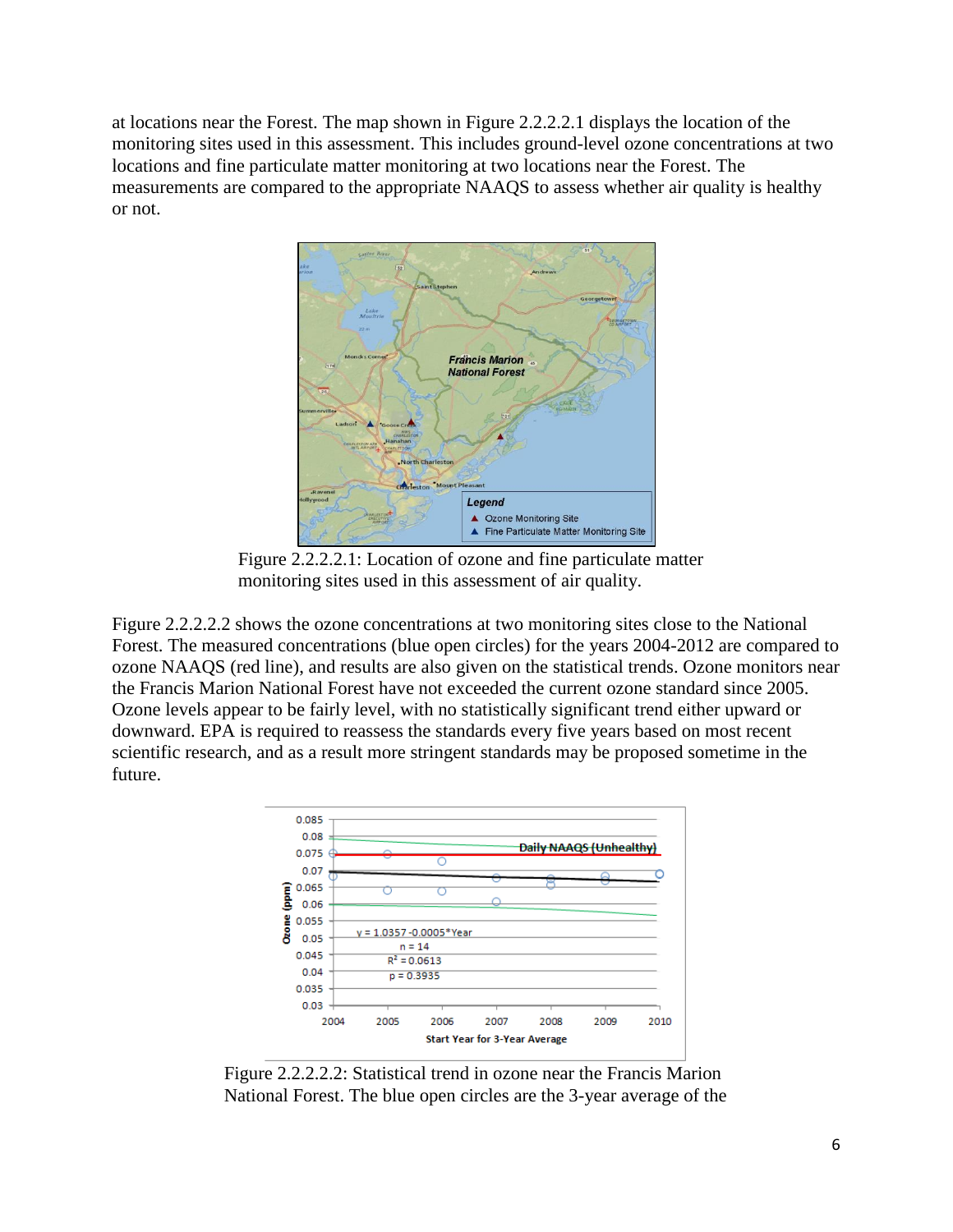4<sup>th</sup> highest ozone concentrations at the monitoring sites in Berkeley or Charleston County. The black line is the predicted values for ozone, while the green lines are the 95% confidence intervals for the estimate. The red line is the current National Ambient Air Quality Standard (NAAQS). The downward trend of ozone is not significant  $(p > 0.05)$ . The unit of measure is parts per million (ppm).

The next set of figures show the fine particulate matter concentrations at monitoring sites close to the National Forest. In Figure 2.2.2.2.4, the measured concentrations (open blue circles) for the years 2004-2012 are compared to both the daily (24-hour) and annual NAAQS (red lines). The monitors near Francis Marion National Forest have not exceeded either the daily or the current annual fine particulate matter standard since 2006. Levels of ambient fine particulate matter are experiencing a statistically significant downward trend over the same time period. As with ozone, EPA is required to reassess the standards every five years based on most recent scientific research, and as a result more stringent standards may be proposed sometime in the future.



Figure 2.2.2.2.4: Statistical trends in fine particulate matter ( $PM<sub>2.5</sub>$ ) near the Francis Marion National Forest for the daily (left) and annual (right) National Ambient Air Quality Standard (NAAQS). The blue open circles are the 3-year average of the concentrations measured at the monitoring sites in Charleston County. The black line is the predicted values for ozone, while the blue lines are the 95% confidence intervals for the estimate. The red line is the current NAAQS. The downward trend in fine particulate matter is significant ( $p < 0.05$ ). The unit of measure is micrograms per cubic meter  $(\mu g/m^3)$ .

## 2.2.2.3 Deposition of Sulfates, Total Nitrogen, and Mercury

Acidic (sulfur and nitrogen) compounds can be deposited from the atmosphere in a dry form (first seen as haze), in rainfall (wet), and in clouds or fog. Most of the deposition of sulfates and total nitrogen (nitrates and ammonia) on the Francis Marion National Forest occurs in the rain. The National Atmospheric Deposition Program (NADP) provides a long-term record of acidic deposition at sites located throughout the United States and monitoring of deposition has occurred on Cape Romain NWR since the year 2000. The NADP acidic deposition data was combined with precipitation and other data to statistically estimate the forest-wide annual sulfate and total nitrogen deposition from rainfall for the years 1983 through 2011 (Grimm and Lynch, 2004).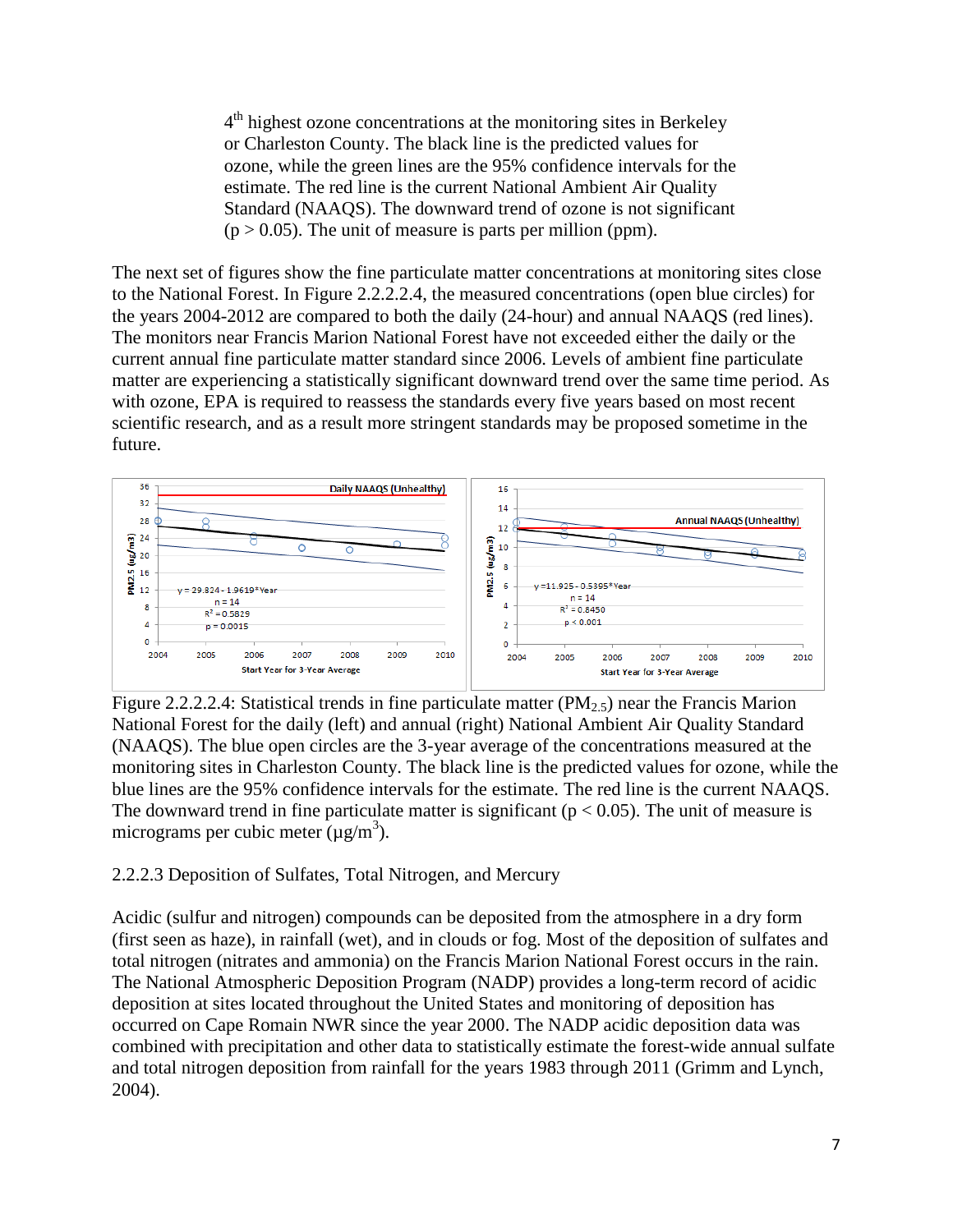Sulfates are the most abundant acid compound deposited from the atmosphere and they continue to impact the soils on the Francis Marion National Forest. In 1983, the amount of sulfate deposition from the rainfall was greater than 12 kilograms per hectare (which is roughly equivalent to 12 pounds per acre) with the greatest deposition occurring in the northwest corner of the Forest. Large reductions of sulfur dioxide (the precursor to sulfates) have decreased significantly since 1977 and the 2011 estimated sulfate deposition for most of the Forest was 9 kg/ha or less (Figure 2.2.2.3.1). Figure 2.2.2.3.2 shows that forest-wide annual average sulfate and total nitrogen deposition from rainfall has significantly declined between 1983 and 2011.

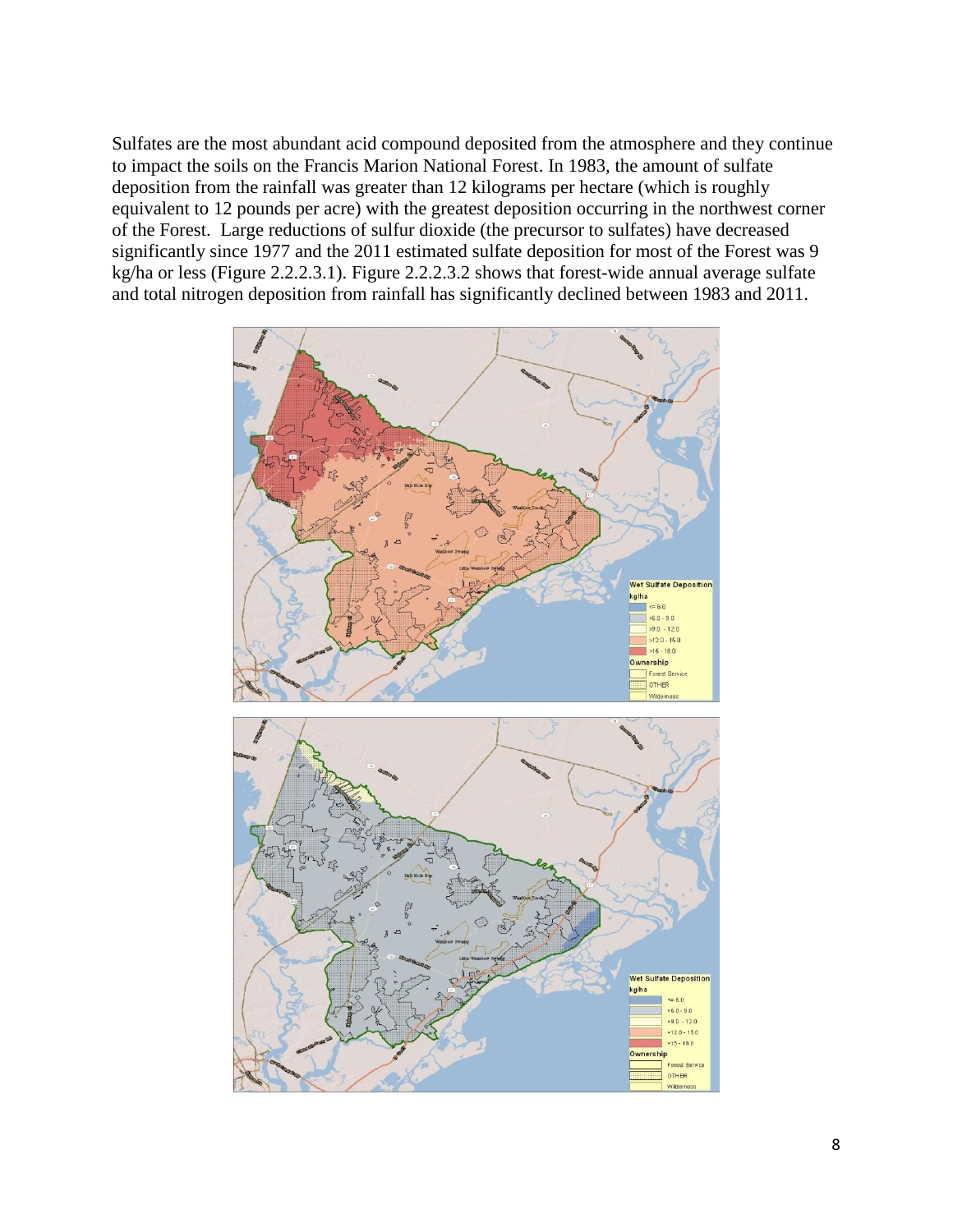Figures 2.2.2.3.1: Estimated forest-wide wet sulfate deposition for 1983 (top) and 2011 (bottom) have shown a significant decline. The unit of measure is kilograms per hectare (kg/ha). One kg/ha is approximately the same as one pound per acre. Deposition estimates based upon the approach used by Grimm and Lynch (2004).



Figures 2.2.2.3.2: Trends in the average annual sulfate (left) and total nitrogen (right) wet deposition estimates (blue open circles) within the Francis Marion National Forest proclamation boundary (Grimm and Lynch, 2004). The black line is the predicted wet sulfate or total nitrogen deposition, while the blue lines are the 95% confidence intervals for the estimates. The downward trend in wet sulfate and wet total nitrogen deposition is significant ( $p < 0.05$ ). The unit of measure is kilograms per hectare (kg/ha). One kg/ha is approximately the same as one pound per acre.

Another air pollutant that can be deposited and have a negative impact on the ecosystem is mercury. Once mercury deposition occurs, it is often transformed by wetlands into methyl mercury (MeHg), which bioaccumulates in fish. Wetlands, which are found throughout the Francis Marion National Forest, are important sinks for mercury, as well as sources of methyl mercury. Fish consumption advisories are common throughout coastal South Carolina due to methyl mercury, as shown in Figure 2.2.2.3.3. The National Water-Quality Assessment Program (NAWQA) established by the US Geological Survey found that the Santee Basin (which includes the Forest) has the highest methylation efficiency in the nation.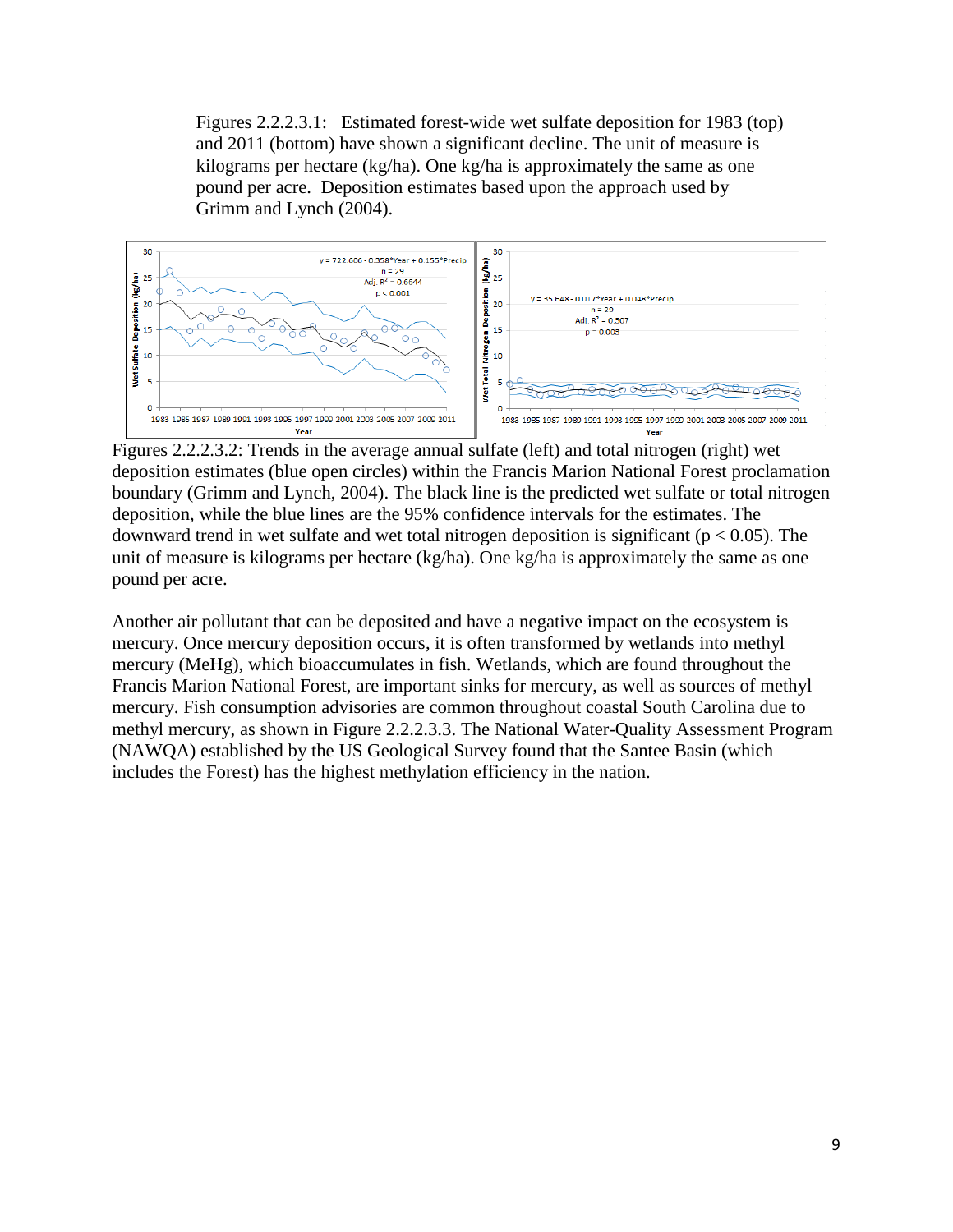

Figure 2.2.2.3.3: Fish consumption advisories in South Carolina (taken from [http://www.scdhec.gov/environment/water/fish/docs/map.pdf\)](http://www.scdhec.gov/environment/water/fish/docs/map.pdf).

NADP operates the Mercury Deposition Network (MDN) which provides data on geographic distributions and trends of mercury in precipitation. MDN has operated a site on Cape Romain NWR since 2004. Results from the monitoring [\(http://nadp.sws.uiuc.edu/mdn/\)](http://nadp.sws.uiuc.edu/mdn/) indicate that Cape Romain (and likely the nearby Francis Marion National Forest) receives more than 10 micrograms per square meter of mercury deposition.

In the past, South Carolina has recognized that many water bodies within the state, including those adjacent to the Francis Marion National Forest, do not meet state water quality standards for mercury [\(http://www.scdhec.gov/environment/water/tmdl/docs/tmdl\\_06-303d.pdf\)](http://www.scdhec.gov/environment/water/tmdl/docs/tmdl_06-303d.pdf). More recently, SC DHEC has listed mercury as a 303D pollutant, but has not included the parameter of mercury when setting forth TMDLs, because procedures to deal with this pollutant have not been developed. [\(http://www.scdhec.gov/environment/water/tmdl/tmdlsc.htm\)](http://www.scdhec.gov/environment/water/tmdl/tmdlsc.htm).

## 2.2.2.4 Site-Specific Monitoring

As part of the Wilderness Challenge, in 2011 an ozone biomonitoring project occurred on the Francis Marion National Forest in four Wilderness Areas: Hell Hole Bay, Wambaw Swamp, Little Wambaw Swamp, and Wambaw Creek. The purpose of this project was to determine whether ozone exposures in the wilderness areas, as measured via symptoms, where causing a physiological response to sensitive vegetation. Nearby ambient monitoring data were also utilized to examine if ozone exposures could be causing biomass reductions to tulip poplar (an ozone sensitive species). The results of this project indicate that ozone is causing minimal impacts to sensitive vegetation occurring in these wilderness areas (Stratton, 2011).

Other water inventories and assessments near the Wildernesses have focused on mercury and methylmercury in fish, rather than acid deposition. In 2003 Koman and Hanson reported on the status of water quality information on the Forest and focused on parameters such as fecal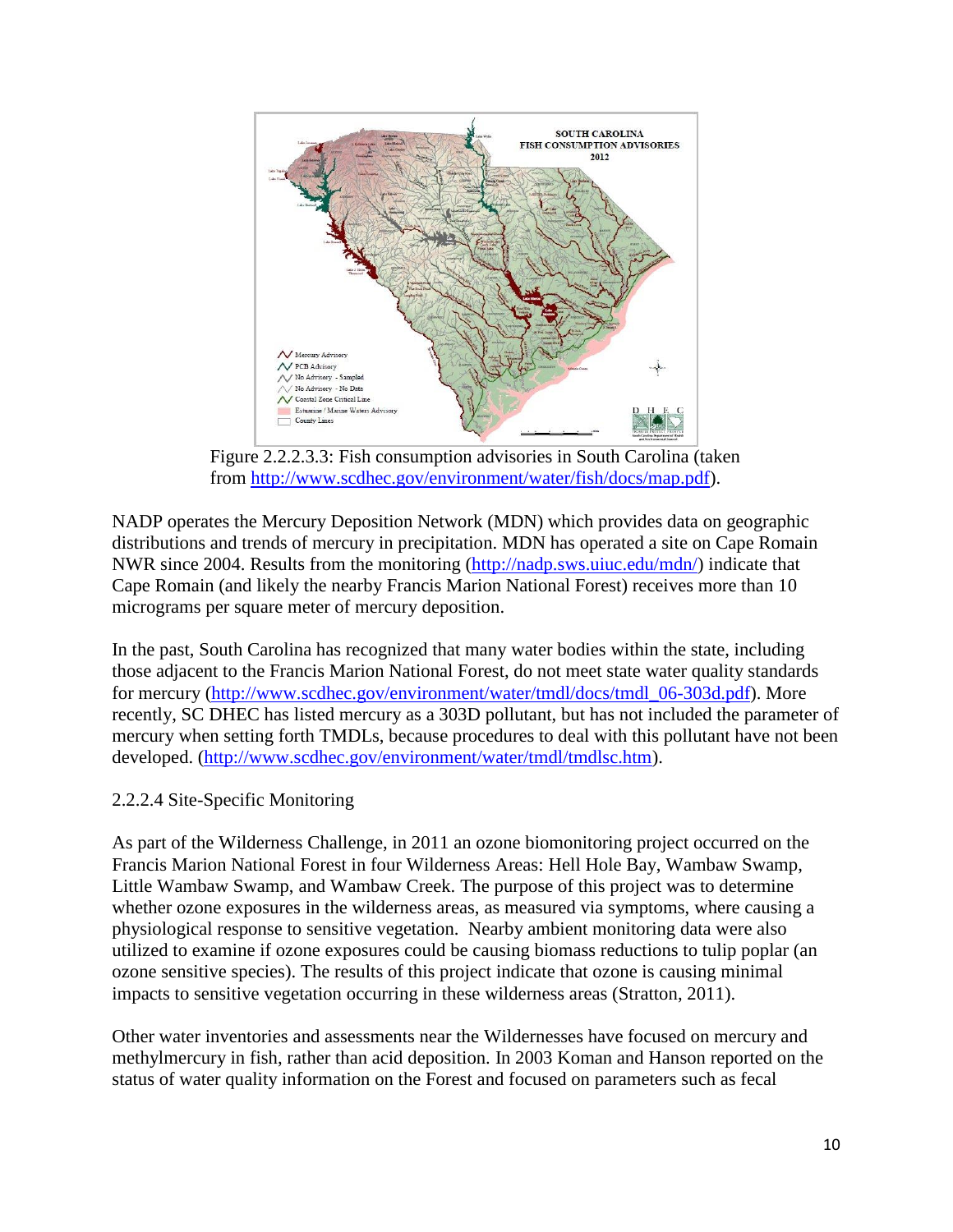coliform, dissolved oxygen, conductivity and salinity, total mercury and methylmercury in fish, mud and water (Koman and Hanson, 2003).

2.2.2.5 Involvement with State Implementation Plans (SIPs) for Regional Haze

The USDA Forest Service is cooperating with the SC DHEC and other air regulatory agencies to identify air pollution emission reduction strategies to achieve natural background visibility at federally mandated Class I Areas. Additionally, the Forest Service has worked with the Regional Planning Organization (VISTAS) to ensure that emissions from Forest Service activities, especially prescribed fires, are included in the emissions inventories for the respective SIPs.

Measurements of visibility-impairing pollutants are made at the IMPROVE (Interagency Monitoring of Protected Visual Environments) site located at Cape Romain NWR, a federally mandated Class I Area, just to the east of Francis Marion National Forest. The IMPROVE monitor measures the concentration of different types of fine particles and these measurements are used to estimate visibility in deciviews. Each change in deciview is equivalent to a noticeable change in visibility; higher deciview values indicate hazier conditions, while lower values signify clearer air. The IMPROVE data are used to determine whether visibility is improving at the level required by the Regional Haze Rule. The Regional Haze Rule established a uniform rate of progress, also called a glide path, for each Class I Area to measure if enough progress is being made to meet natural background conditions by the year 2064. Figure 2.2.2.5.1 shows the 5-year average haziness index (light blue line) at Cape Romain NWR increased above the glide path (pink line), but recently improved for the most recent 5-year average to match the glide path required by the Regional Haze Rule.



Figure 2.2.2.5.1: Measured visibility (worst visibility days) as compared to the glide path at Cape Romain NWR Class I Area (taken from SC SIPR: Regional Haze Periodic Report).

National and regional databases are weak at providing estimates of the amount of air pollution emissions from prescribed fires. To overcome this weakness, the USDA Forest Service assisted the VISTAS and the state air regulatory agencies by providing information on the time of the prescribed fires, location, and size of prescribed fires that occurred in 2002 and estimates for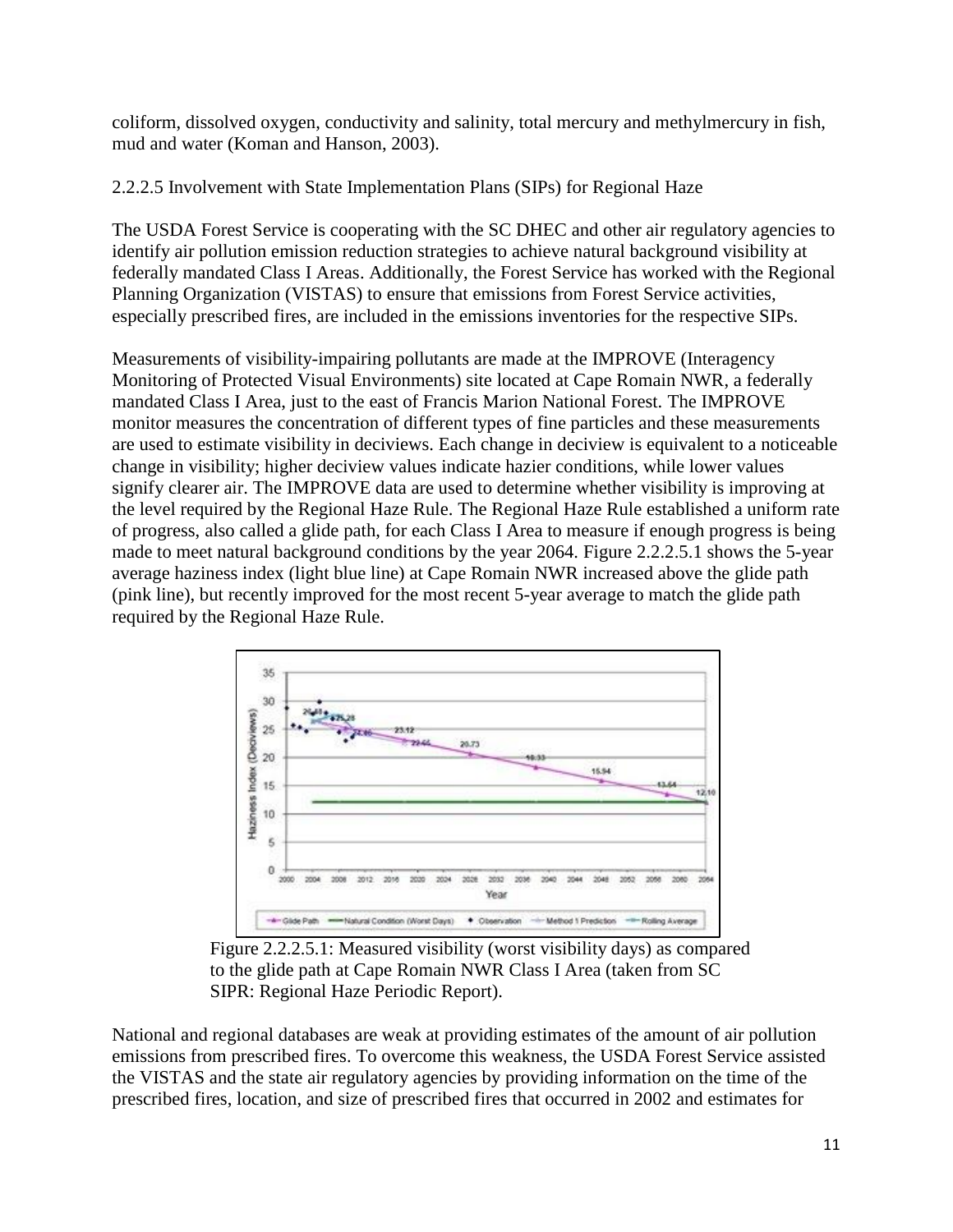2018. There were an estimated 23,962 blackened acres in 2002 and by 2018 the number of acres is projected to increase to 45,206 acres (Figure 2.2.2.5.2). The estimated number of blackened acres has been less than 45,000 acres between 2005 and 2011, except there were 50,569 blackened acres reported in 2010. Figure 2.2.2.5.1 shows the 2010 observed haziness index (blue dot) was below the glide path, which indicates the higher than projected blackened acres from prescribed fires in 2010 did not impede the regional haze goal at Cape Romain NWR.



Figure 2.2.2.5.2: Location of prescribed fires in 2002 and those planned for 2018 on the Francis Marion National Forest. The data was utilized in an atmospheric dispersion modeling analysis to evaluate if visibility at Cape Romain National Wildlife Refuge (NWR) is predicted to improve by 2018.

2.2.2.6 Critical Loads for Soil Acidification on the Francis Marion National Forest

Many people are concerned that acidic deposition has and will continue to severely impact the health of terrestrial and aquatic resources. The deposition of sulfur and nitrogen compounds from the atmosphere can accelerate the loss of base cations (calcium, magnesium, and potassium) from the soils. Adequate supplies of base cations are needed in the soil to maintain healthy forests. One question that may be asked: Is the current sulfur and nitrogen deposition exceeding a level where no harm is likely to occur to sensitive components of the ecosystem? The total amount of sulfur plus nitrogen deposition that can be tolerated is called a critical load and it can be established to protect forest soils and/or sensitive biota. Current scientific knowledge is to be used when establishing critical loads for acidification. Estimates developed by McNulty et al. (2007) are being used in this assessment to identify if acidic deposition on any areas on the Francis Marion National Forest is exceeding the critical load.

McNulty et al. (2007) calculated the steady state critical load by obtaining spatial information for the Francis Marion National Forest. Estimates for some of the information needed included:

- 1. The annual amount of base cations (calcium, magnesium, potassium, and sodium) deposited from the atmosphere.
- 2. The base cation (calcium, magnesium, and potassium) weathering rate based upon the percent clay in the soils, and the parent geology.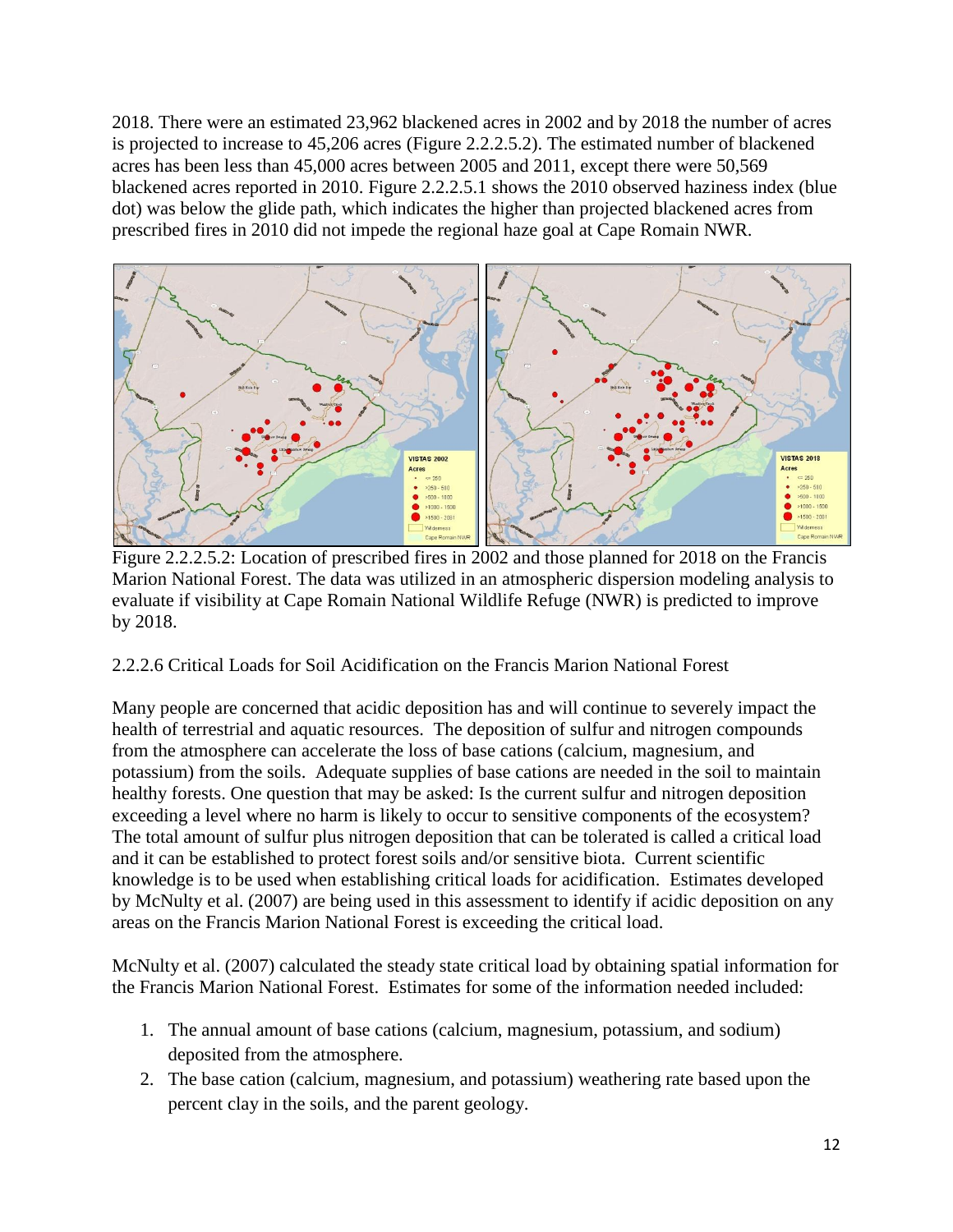- 3. The amount of base cations and nitrogen removed from a site when periodic timber harvesting occurs.
- 4. The amount of inorganic nitrogen deposited from the atmosphere that is converted to organic nitrogen in the soils.
- 5. The average annual runoff based upon data collected between 1951 and 1990.
- 6. The critical base cations to aluminum ratio that was set to 1.0 for conifer forests and 10.0 for deciduous forests.

The information obtained for these variables, along with others, were used in an equation to estimate the forest soil acid load. McNulty et al. (2007) subtracted the forest soil acid load from the average (1994 – 2000) annual acidity deposition estimates (sulfur plus nitrogen). Values that were zero or a negative number means the deposition of acids from the atmosphere did not exceed the calculated forest soil acid load; whereas values above zero indicate the average acidic deposition exceeds the amount the soils can buffer to maintain the long-term health of the ecosystem. Table 2.2.2.6.1 and Figure 2.2.2.6.1 show the acidic deposition does not exceed the critical load for most (64%) of the area within the proclamation boundary. This is expected because large portions of the Forest soils are derived from limestone or other carbonate sources (Cameron and Martin, 1984), which account for the high presence of base cations in the soils. About 25% of the soils are being impacted by total acidic deposition above the critical load and most (15%) is Forest Service ownership. Figures 2.2.2.3.2 shows that acidic deposition has been significantly decreasing since 2000. Calculations performed for this assessment estimate that there may have been an additional annual average reduction of 96 equivalents per hectare per year (eq/ha/yr) between 2005 and 2011 when compared to 1994 to 2000. Even with this reduction there will still be at least 18% of the area where the acidic deposition is exceeding the critical load.

|                                     | Ownership             |              |              |  |
|-------------------------------------|-----------------------|--------------|--------------|--|
| <b>Acidic Deposition Exceedance</b> | <b>Forest Service</b> | <b>Other</b> | <b>Total</b> |  |
| No Exceedance                       | 43.23%                | 20.87%       | 64.10%       |  |
| $0 - 250$ eq/ha/yr                  | 4.17%                 | 2.62%        | 6.79%        |  |
| $250 - 500$ eq/ha/yr                | 11.17%                | 7.01%        | 18.18%       |  |
| No Estimate                         | 3.68%                 | 7.25%        | 10.93%       |  |

| Table 2.2.2.6.1. Percentage of ownership in each of the soil acidic deposition |
|--------------------------------------------------------------------------------|
| critical load exceedance categories based upon McNulty et al. (2007).          |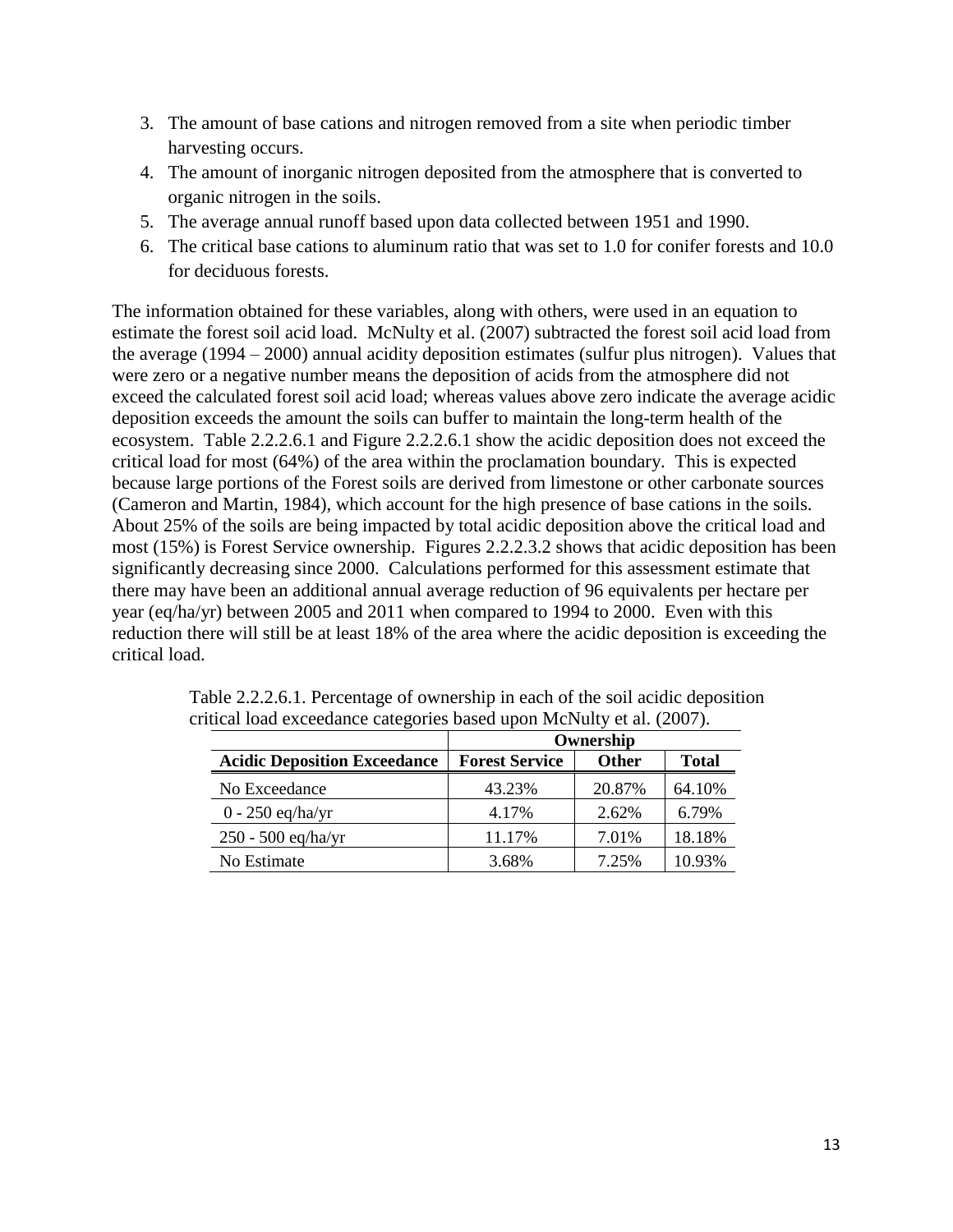

Figure 2.2.2.6.1: Areas (yellow or red) where the average (1994 – 2000) atmospheric sulfur plus nitrogen deposition exceeds the soils critical loads (taken from spatial data following McNulty et al., 2007). The units of measure are equivalents per hectare per year (eq/ha/yr).

Caution should be used when interpreting these critical load exceedance results. First, McNulty et al. (2007) were providing initial estimates for the conterminous United States to "… locate forest soil areas that could potentially be in exceedance of the…" critical load. Second, the deposition of sulfur and nitrogen compounds has decreased since the McNulty et al. (2007) was completed. Finally, steady state critical loads do not take time into consideration; although critical load exceedances indicate the potential for ecosystem damage, this damage may not be currently ongoing, and may not occur for centuries. Therefore, establishing an acidic deposition target load is not recommended for the Francis Marion National Forest, until further soil sampling and other site-specific measurements are conducted within the areas (Figure 2.2.2.6.1) identified as exceeding the critical load. The critical load exceedances calculated by McNulty et al. (2007) can be used to develop monitoring plans to verify critical load exceedance calculations.

### 2.2.3 INFORMATION NEEDS

The review of current conditions and trends on the Francis Marion National Forest shows that mercury deposition may be having an effect on both water and aquatic fauna, although SC DHEC's decision to not include mercury as a parameter in recent listing of impaired waterbodies may indicate that the situation is improving. At the same time, several of the black water areas on the Forest are affected by fish-consumption advisories due to mercury. However, measurement of mercury and its impacts are expensive and require exacting sampling techniques most appropriately done in conjunction with research scientists. At this time, the Forest Service has not adopted a standard protocol for measuring and monitoring the effects of mercury and therefore specific recommendations on monitoring the effects of mercury have not been made.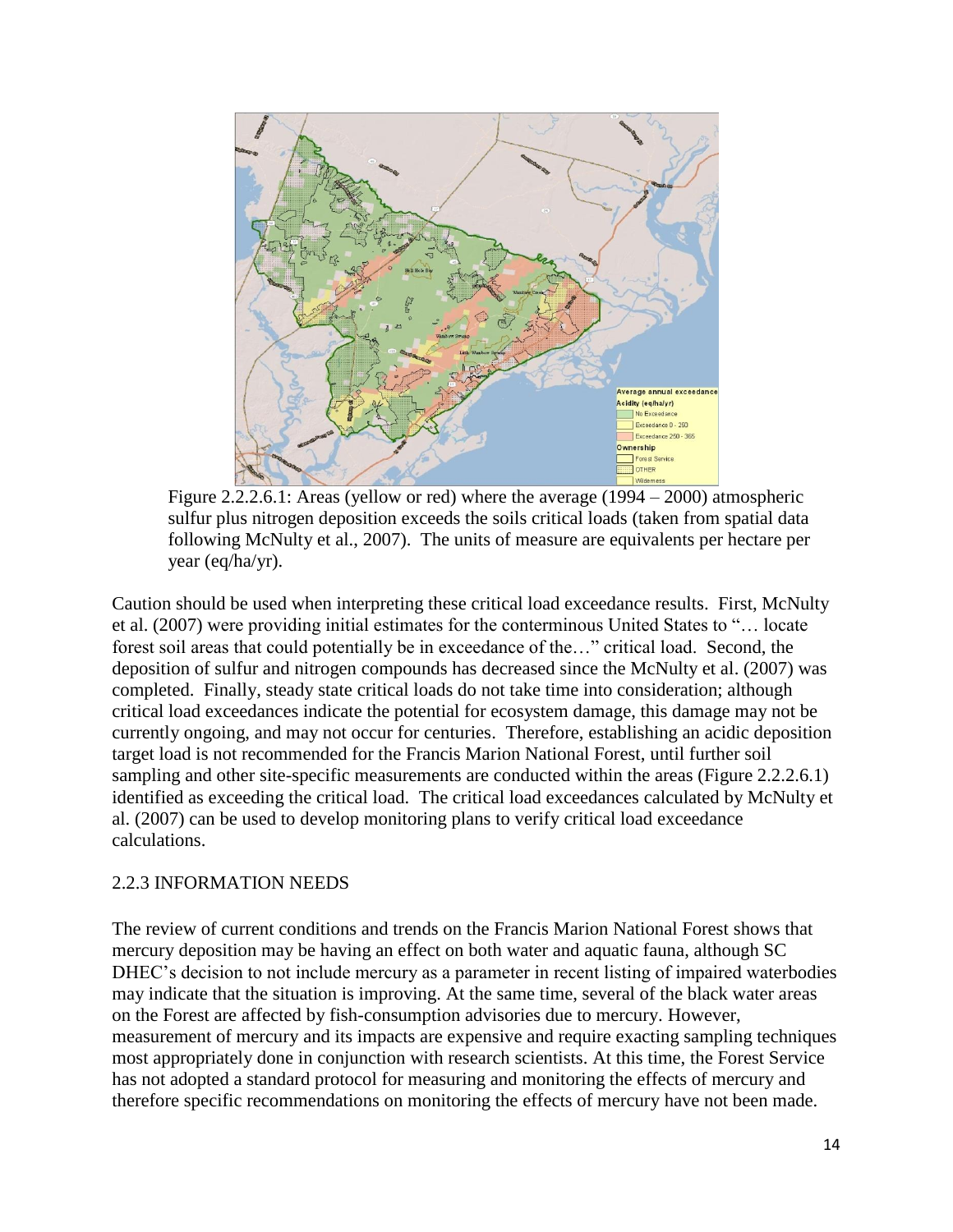Considering the impact mercury deposition might be having, the Forest may want to look for additional opportunities to partner with the state or a research group to measure impacts on Forest Service ownership, especially any which are dominated by wetlands.

An initial estimate suggests that about 15% of the Forest Service ownership on the Francis Marion National Forest is exceeding critical loads of acidity, indicating the potential for harm to sensitive components of the ecosystem. However, the results in this assessment should not be used to establish a target load. Instead, further soils and other data collection should be obtained and used in an ecological model to estimate more precisely when unacceptable impacts are likely to occur, and what level of acidic deposition can be tolerated so there are no impacts to forest soils and/or terrestrial or aquatic biota.

# 2.2.4 LITERATURE CITED

AirData: Access to monitored air quality data from EPA's Air Quality System (AQS) Data Mart. *[www.epa.gov/airdata.](http://www.epa.gov/airdata.%20Accessed%204%20Feb.%202013)* Accessed 4 Feb. 2013.

Cameron, C.C. and C.M. Martin. 1984. Hell Hole Bay, Wambaw Swamp, Little Wambaw Swamp, and Wambaw Creek Wildernesses, South Carolina. In: Wilderness Mineral Potential - Assessment of Mineral Resource Potential in US Forest Service Lands Studied 1964-1984. Edited by S.P. Marsh, S.J. Kropschot and R.G. Dickinson. Geological Survey Professional Paper 1300. Volume 2, p. 939-941.

Grimm, J.W. and J.A. Lynch. 2004. Enhanced Wet Deposition Estimates Using Modeled Precipitation Inputs. Environmental Monitoring and Assessment 90: 243-268.

Koman, T. and W. Hanson. 2003. "Current Status of Water Quality Information on the Francis Marion National Forest." Report to Forest dated June 39, 2003. 43 p.

National Atmospheric Deposition Program: Mercury Deposition Network. *[http://nadp.sws.uiuc.edu/mdn.](http://nadp.sws.uiuc.edu/mdn)* Accessed 3 Mar. 2013.

EPA. 2012. Our Nation's Air: Status and Trends through 2010. *[www.epa.gov/airtrends/2011.](http://www.epa.gov/airtrends/2011)*  Accessed 16 Dec. 2012.

McNulty, S.G., E.C. Cohen, J.A. Moore Myers, and T.S. Sullivan. 2007. Estimates of critical loads and exceedances for forest soils across the conterminous United States. Environmental Pollution. 149: 281-292.

SC DHEC. 2012. Regional Haze State Implementation Plan Periodic Report: South Carolina Class I Areas.